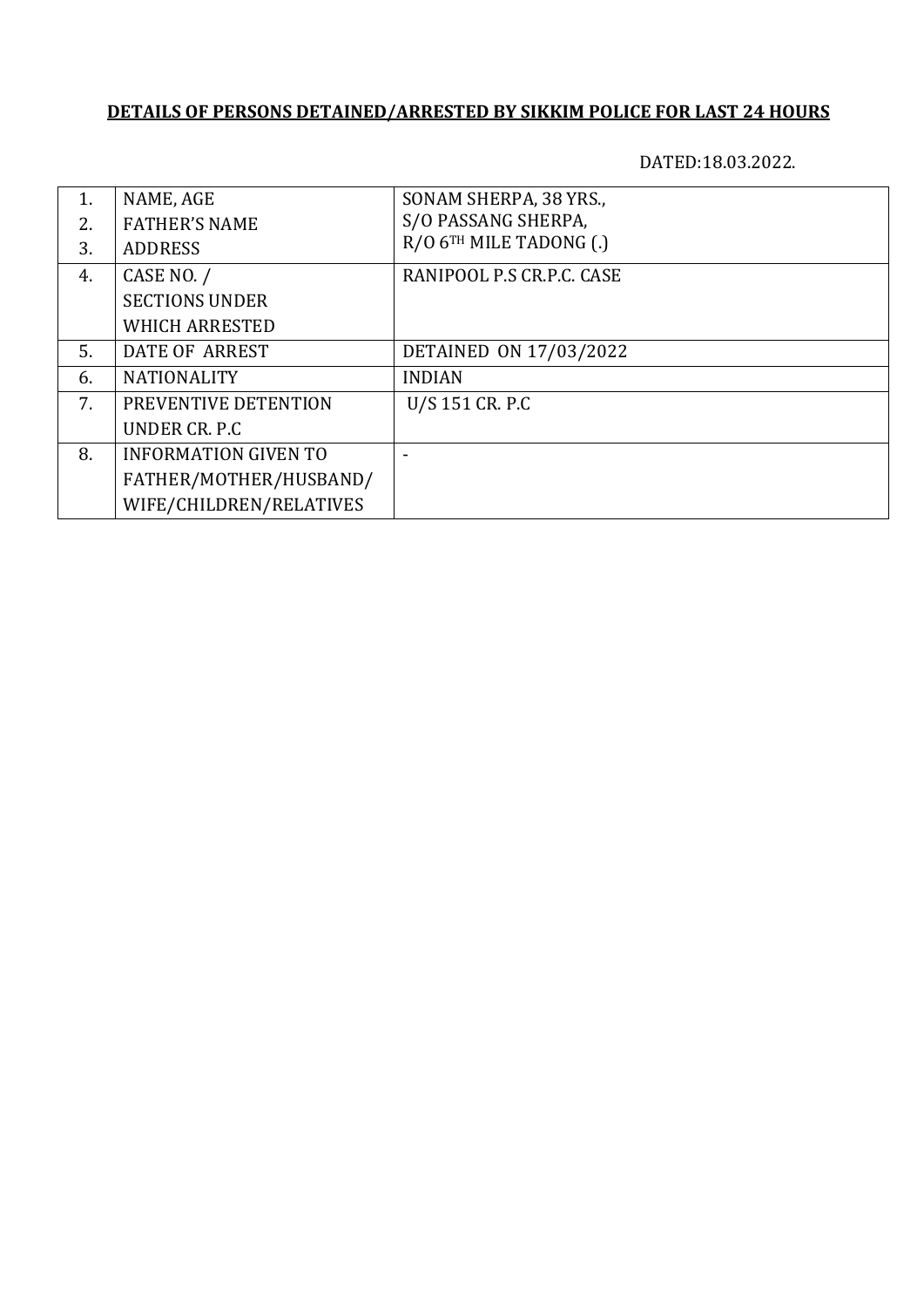| 1. | NAME, AGE                   | DEEPAK BANSAL, 46 YRS.,              |
|----|-----------------------------|--------------------------------------|
| 2. | <b>FATHER'S NAME</b>        | S/O LT. DILIP PSD BANSAL,            |
| 3. | <b>ADDRESS</b>              | R/O PAKYONG,                         |
|    |                             | A/P TIBET ROAD, GANGTOK, EAST SIKKIM |
| 4. | CASE NO. /                  | SADAR P.S CR.P.C. CASE               |
|    | <b>SECTIONS UNDER</b>       |                                      |
|    | <b>WHICH ARRESTED</b>       |                                      |
| 5. | DATE OF ARREST              | <b>DETAINED ON 17/03/2022</b>        |
| 6. | <b>NATIONALITY</b>          | <b>INDIAN</b>                        |
| 7. | PREVENTIVE DETENTION        | U/S 41 CR.P.C                        |
|    | UNDER CR. P.C.              |                                      |
| 8. | <b>INFORMATION GIVEN TO</b> |                                      |
|    | FATHER/MOTHER/HUSBAND/      |                                      |
|    | WIFE/CHILDREN/RELATIVES     |                                      |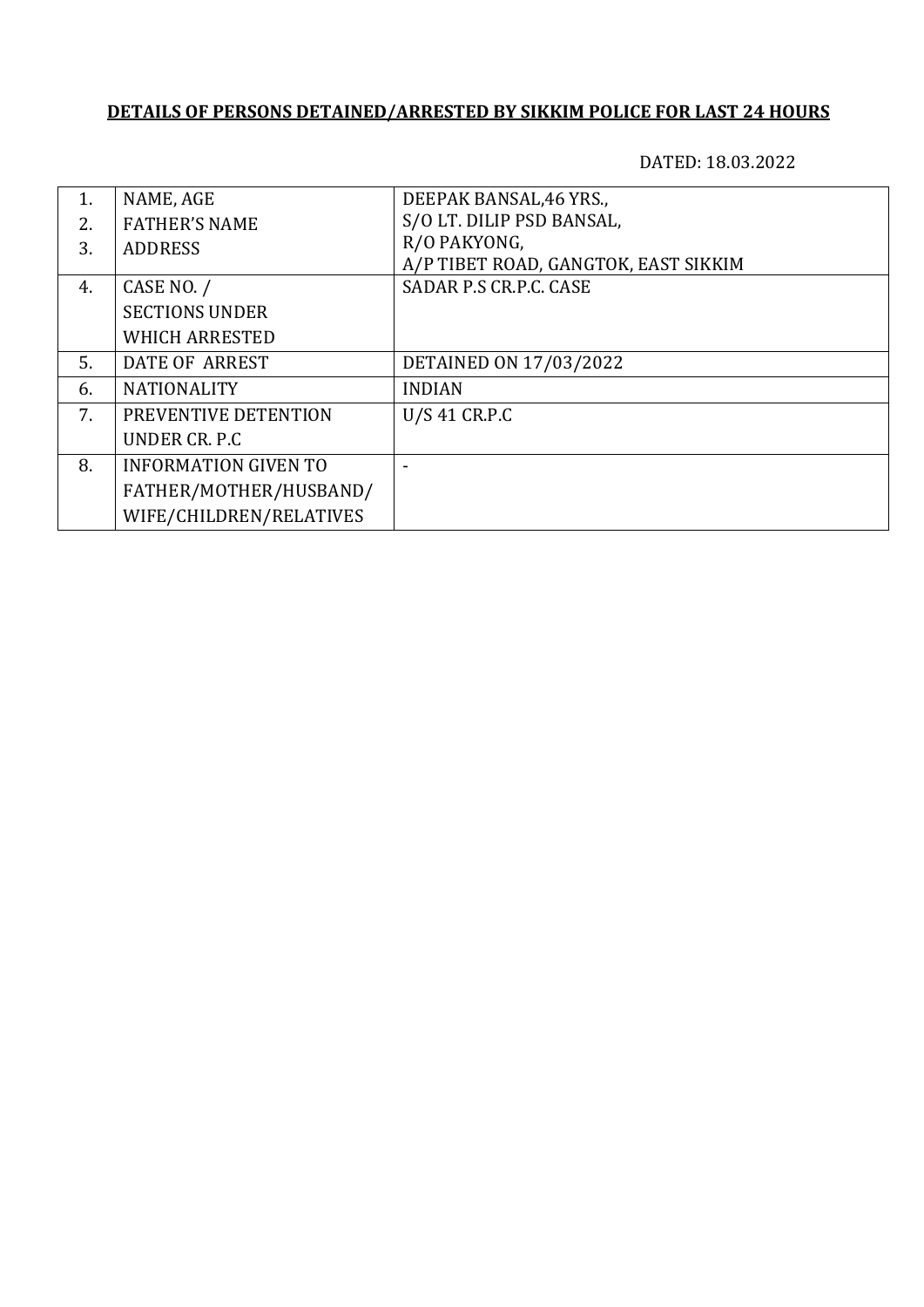| 1.             | NAME, AGE                   | MANIL GURUNG @CHUNKU, 18 YRS.,         |
|----------------|-----------------------------|----------------------------------------|
| 2.             | <b>FATHER'S NAME</b>        | S/O RAM LALL GURUNG,                   |
| 3.             | <b>ADDRESS</b>              | R/O RUNGDUNG DEVELOPMENT AREA, RHENOCK |
|                |                             |                                        |
| 4.             | CASE NO. /                  | RHENOCK P.S FIR NO. 03/2022,           |
|                | <b>SECTIONS UNDER</b>       | DATED:17/03/2022,                      |
|                | <b>WHICH ARRESTED</b>       | U/S 447/324 OF IPC (.)                 |
|                |                             |                                        |
| 5.             | DATE OF ARREST              | DETAINED ON 17/03/2022                 |
| 6.             | <b>NATIONALITY</b>          | <b>INDIAN</b>                          |
| 7 <sub>1</sub> | PREVENTIVE DETENTION        |                                        |
|                | UNDER CR. P.C.              |                                        |
| 8.             | <b>INFORMATION GIVEN TO</b> |                                        |
|                | FATHER/MOTHER/HUSBAND/      |                                        |
|                | WIFE/CHILDREN/RELATIVES     |                                        |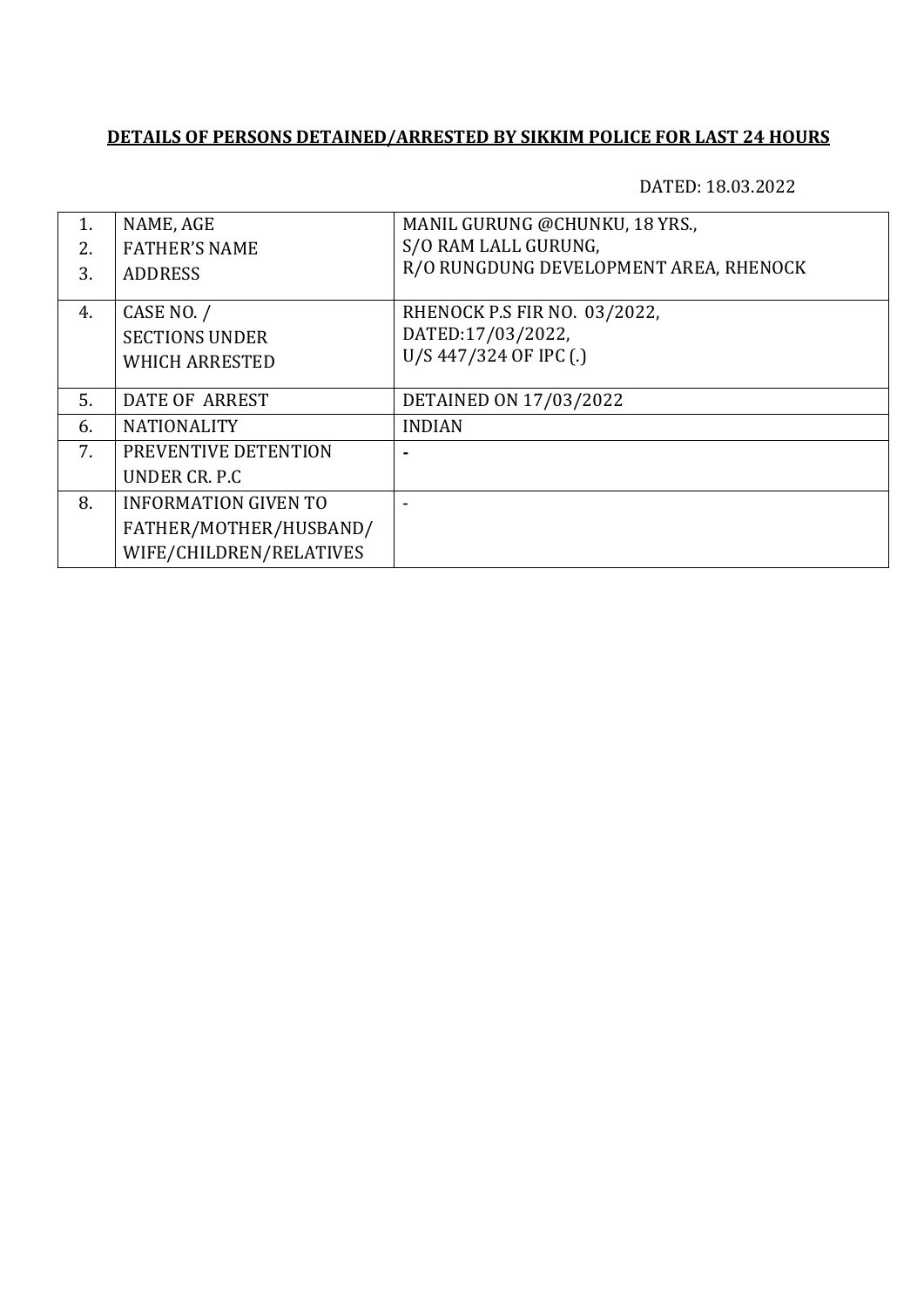| 1. | NAME, AGE                   | AKHIL AKHTAR, 21 YRS.,  |
|----|-----------------------------|-------------------------|
| 2. | <b>FATHER'S NAME</b>        | S/O RAPHIQ ALAM,        |
| 3. | <b>ADDRESS</b>              | R/O SORENG, WEST SIKKIM |
| 4. | CASE NO. /                  | MELLI P.S CR.P.C. CASE  |
|    | <b>SECTIONS UNDER</b>       |                         |
|    | <b>WHICH ARRESTED</b>       |                         |
| 5. | DATE OF ARREST              | DETAINED ON 17/03/2022  |
| 6. | <b>NATIONALITY</b>          | <b>INDIAN</b>           |
| 7. | PREVENTIVE DETENTION        | U/S 41 CR.P.C.          |
|    | UNDER CR. P.C.              |                         |
| 8. | <b>INFORMATION GIVEN TO</b> |                         |
|    | FATHER/MOTHER/HUSBAND/      |                         |
|    | WIFE/CHILDREN/RELATIVES     |                         |